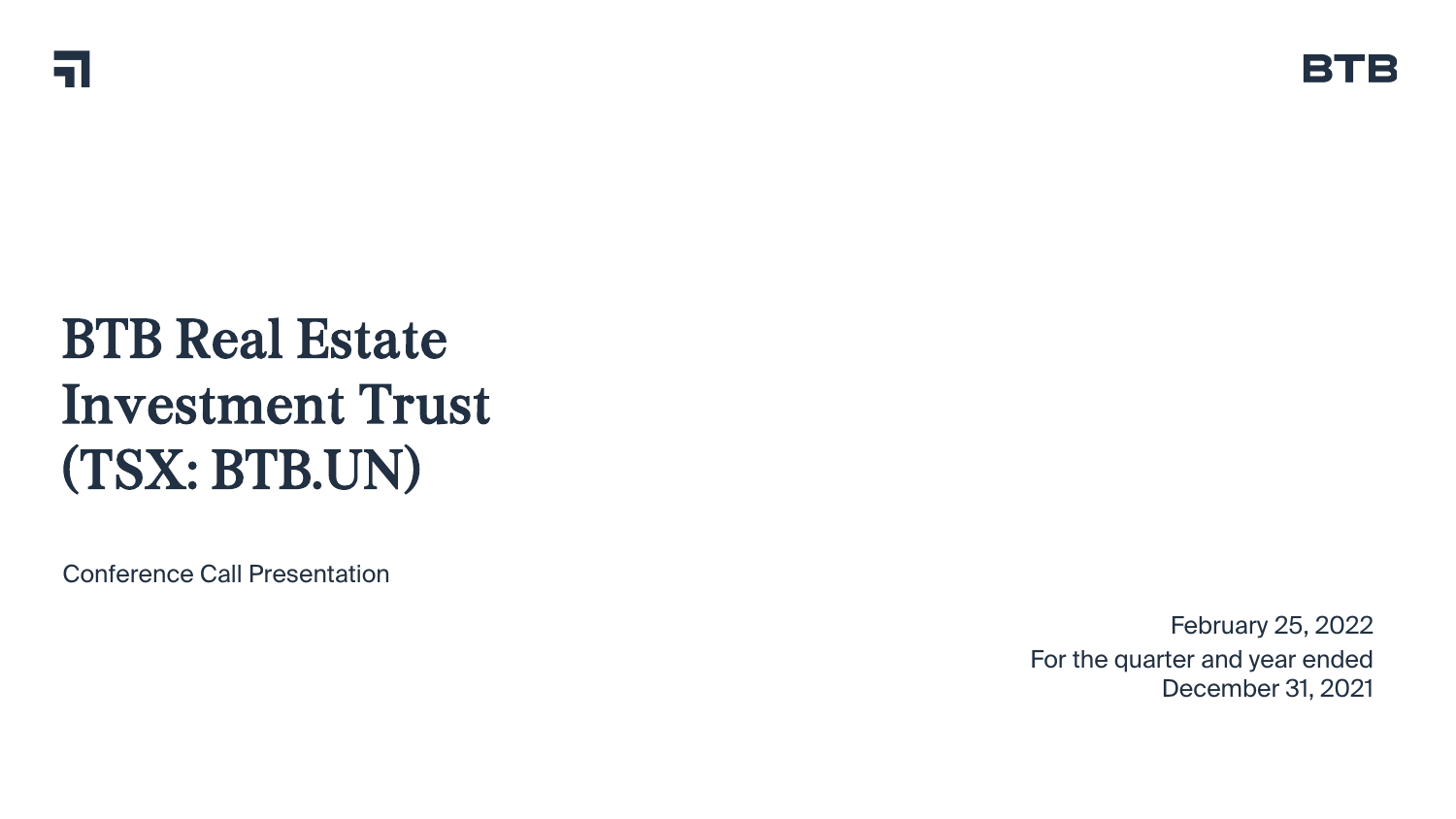



# Quarterly & Yearly Highlights

Presented by Michel Léonard Chief Executive Officer & President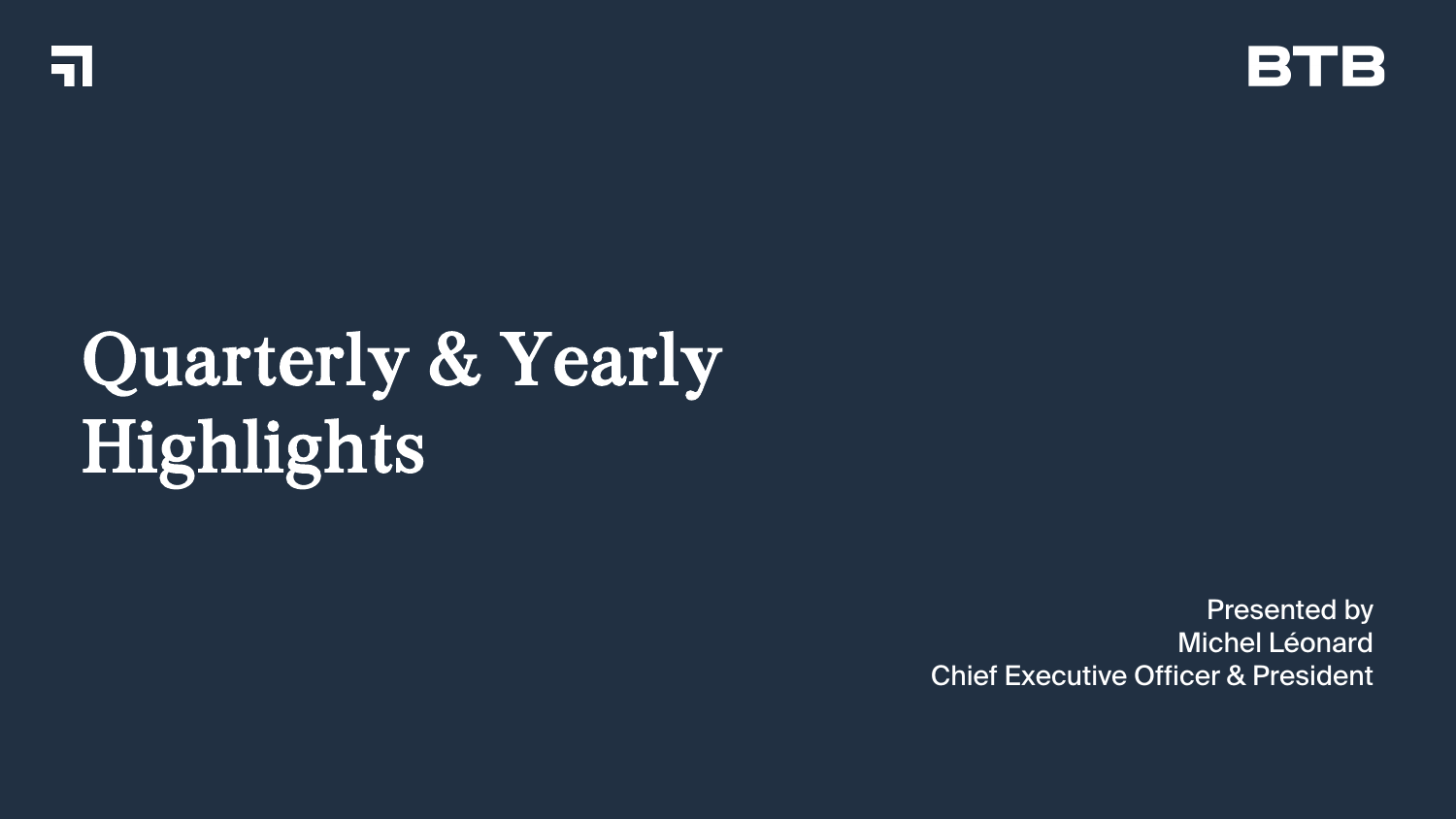

# **Highlights**

- Acquisitions: In November 2021, BTB acquired two class A life-science and technology office buildings located at 2344 and 2600 boulevard Alfred-Nobel, Montréal;
- Western Canada Expansion: In December 2021, BTB acquired a portfolio consisting of 9 industrial properties and 1 office property located in Edmonton and Saskatoon;
- Rent Collections: 98.0% rent collections for Q4 2021 and 99.1% for the year;
- Accounts Receivables: Stable throughout the year;
- Leasing Activity: Active leasing activity in the quarter with 378K sq. ft. of leases renewed and 77K sq. ft. new leases concluded, totalling 455K sq. ft.;
- Occupancy Rate: Occupancy rate stood at 93.4%, up by 1.4% compared to the previous quarter;
- Conditional development agreement: BTB has entered into a conditional agreement to develop a residential component on one of its retail sites where approximately 900 residential units could be built, thereby unlocking approximately \$30M of proceeds. The conditional agreement is, inter alia, subject to a zoning change.

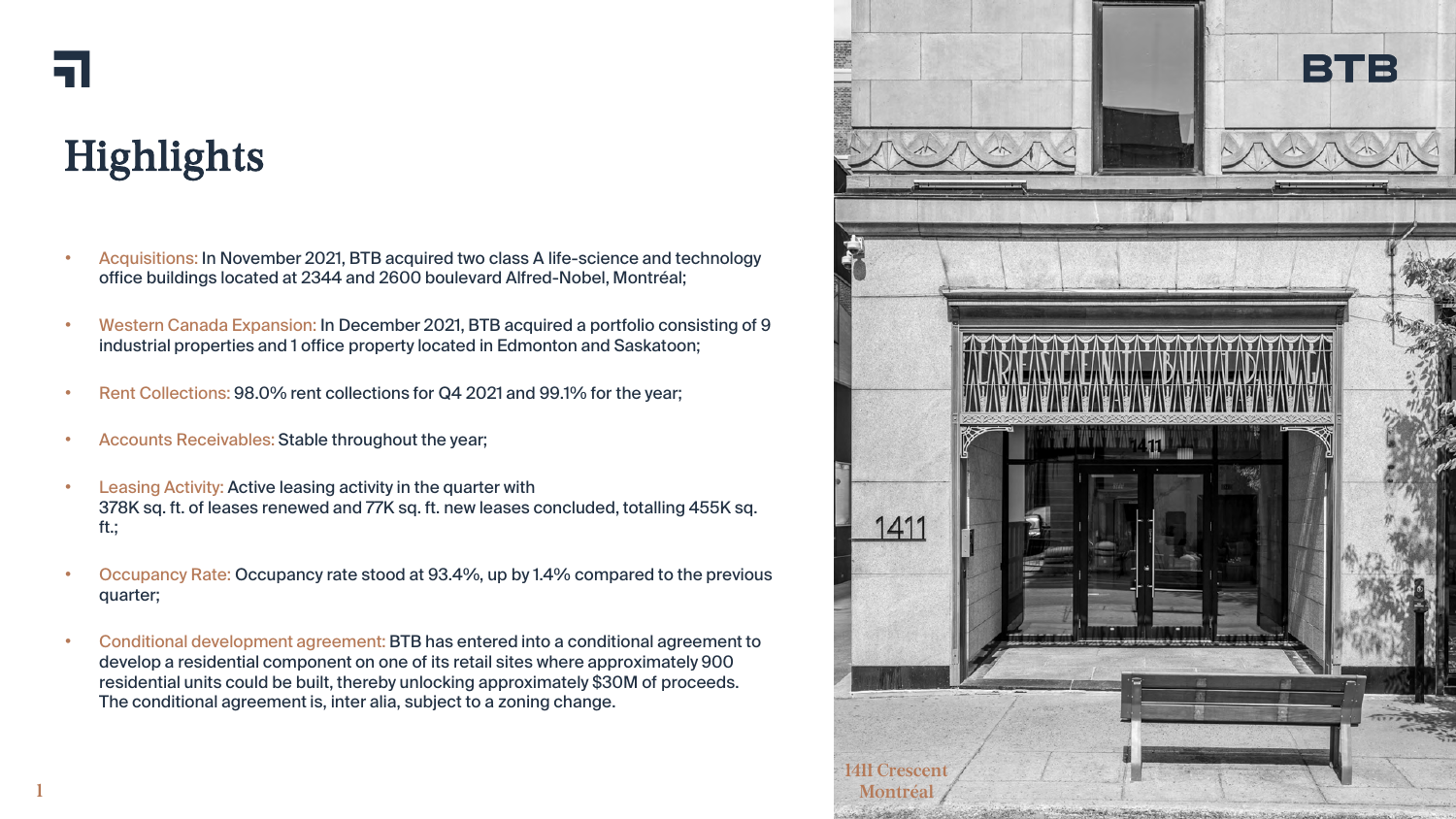

## Key Financial and Operational Metrics



Investment properties (+207M vs Q4 2020)



YTD Recurring FFO / Unit (1) (+1.1¢ / unit Q4 2021 vs Q4 2020)



YTD Recurring AFFO payout <sup>(1)</sup> (down 19.2% vs 2020)



Total debt ratio (1) (+4.7% vs Q3 2021) (2) (Mortgage ratio  $(1)$  at 54.0%)



Leasable area (+700K sq.ft. vs Q4 2020)

**41,799 sq. ft.**

Renewals & new leases (56.4% renewal rate for the quarter) (71.2% renewal rate for the year)

**93.4%**

Committed occupancy (+1.4% vs Q3 2021)

**99.1%**

YTD rent collected (98.0% Q4 2021)

#### BTB's Competitive Advantages

• No enclosed malls

• Portfolio diversification with good exposure to industrial & suburban office markets

• Largest tenants are investment grade

• Core market presence

(1) This is a non-IFRS financial measure. Refer to Non-IFRS financial measure section of this presentation. (2) Tempory increase caused by the Q4 acquisitions.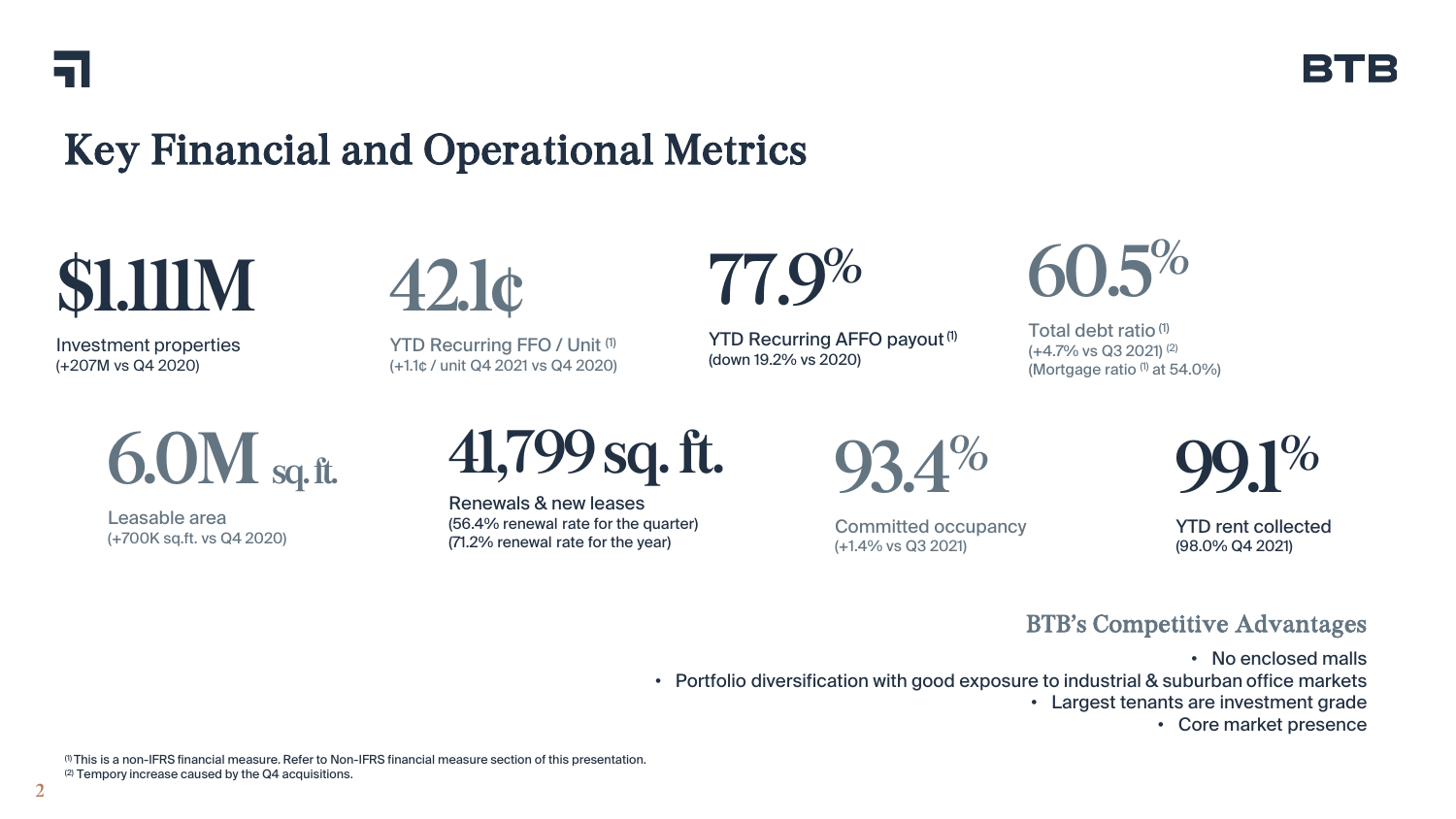## Leasing and Renewal Activity

A total of 455,390 sq. ft. was renewed or leased for the quarter (803,561 sq. ft. for the year);

Secured long-term lease renewals with essential service retailers and government tenants such as Walmart (264,550 sq. ft.), Staples (46,000 sq. ft.), Rossy (26,000 sq. ft.) and the city of Québec (13,000 sq. ft.);

Achieved a cumulative 5.5% average increase in renewal rate for the year across all business segments: office +2.1% / retail +7.5% / industrial +14.6% (7.4% average increase for the quarter);

Finalizing the construction work for the arrival of *Dek Hockey in* Q1 2022 at the property on FX Sabourin (31,543 sq. ft.), this new lease stabilized the occupancy of the building;

In Q1 2022, BTB finalizing conditional leases concluded in 2021 for a total of 90,531 sq. ft.

| Year         | Q4 Renewals<br>(sq. ft.) |  |
|--------------|--------------------------|--|
| 2021         | 41,799                   |  |
| $2022+$      | 336,542                  |  |
| <b>Total</b> | 378,341                  |  |

 $Q4$  New Leases =  $77,049$  sq.ft. YTD New Leases = 182,275 sq.ft.

Q4 Renewal Rate = 56.4% YTD Renewal Rate =  $71.2\%$ <sup>(1)</sup>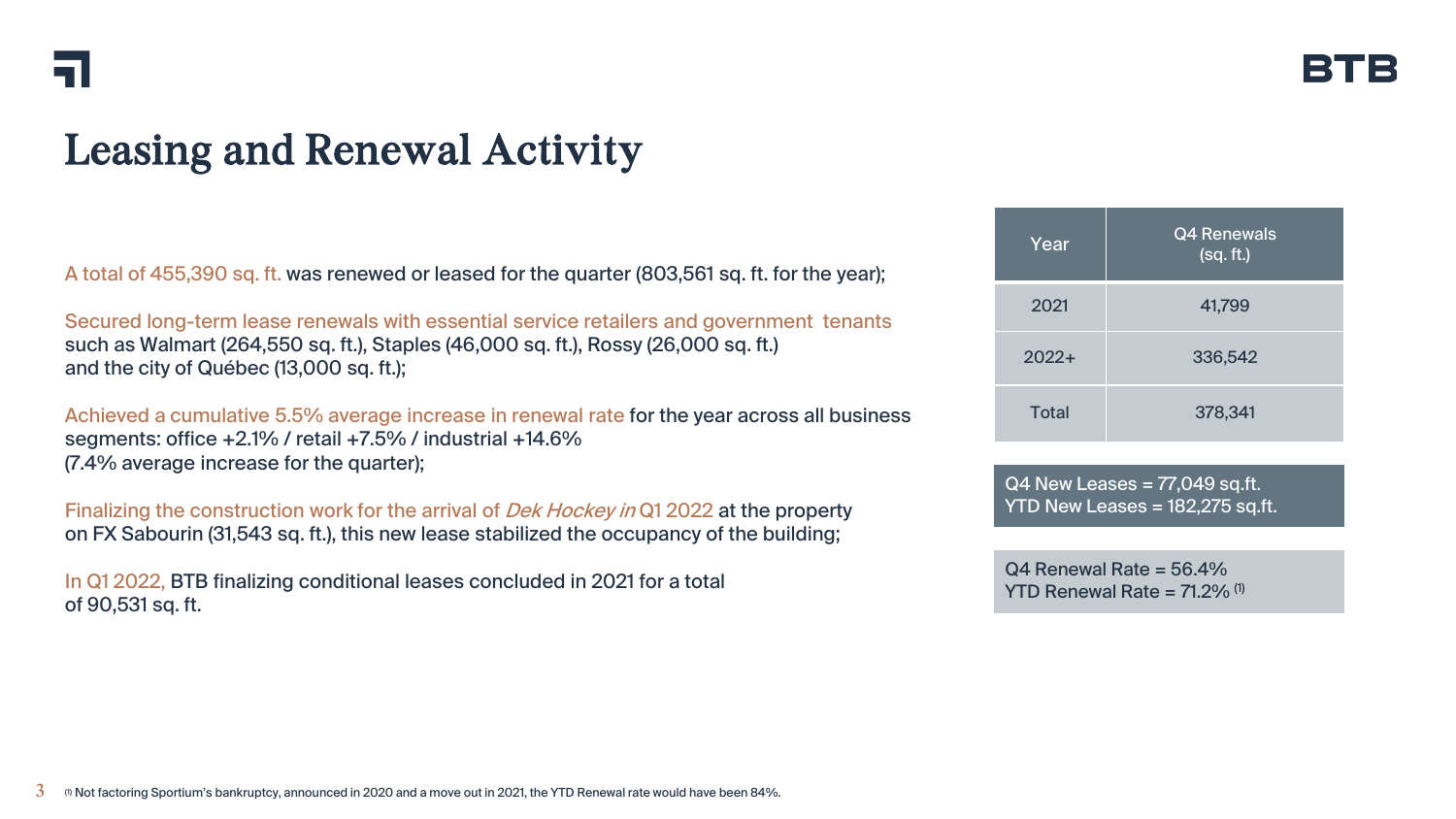#### **Real Estate Portfolio (6.0M sq.ft., 75 Properties, \$1,111M)**

#### **By Operating Segment**



- Occupancy (93.4%): YoY increase of 1.2%; Industrial +1.2%, office +0.4%, Retail +1.8%;
- Lease Renewal: Increase in average lease renewal rate of 5.5% on a cumulative basis (Industrial +14.6%, Office +2.1%, Retail + 7.5%);
- Investment Activity: Focus our investment activity on industrial and suburban office assets with strong fundamentals; good pipeline of value creation and maximization of the retail portfolio.

#### **By Geographic Sector**



- Occupancy (93.4%): Occupancy rate of 93,4% and YoY increase of 1.2%; Montréal +1.1%, Quebec City -0.2% and Ottawa +0.4%;
- Western Portfolio: Properties acquired in Edmonton and Saskatoon were 100% occupied (9 Industrial and 1 Office);
- Diversification: Opportunities for additional geographic diversification.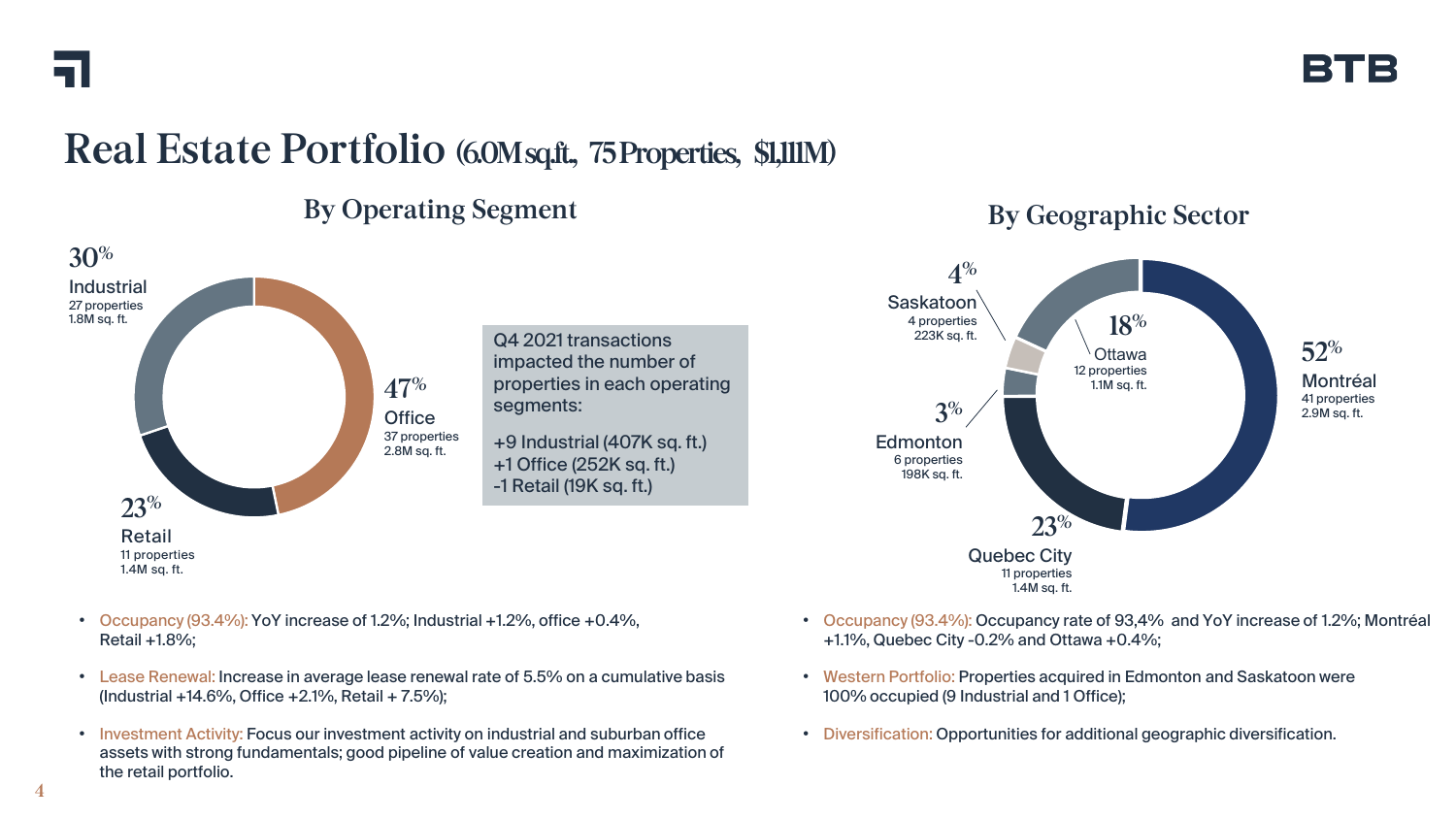



# Financial Overview

Presented by Mathieu Bolté Vice President & Chief Financial Officer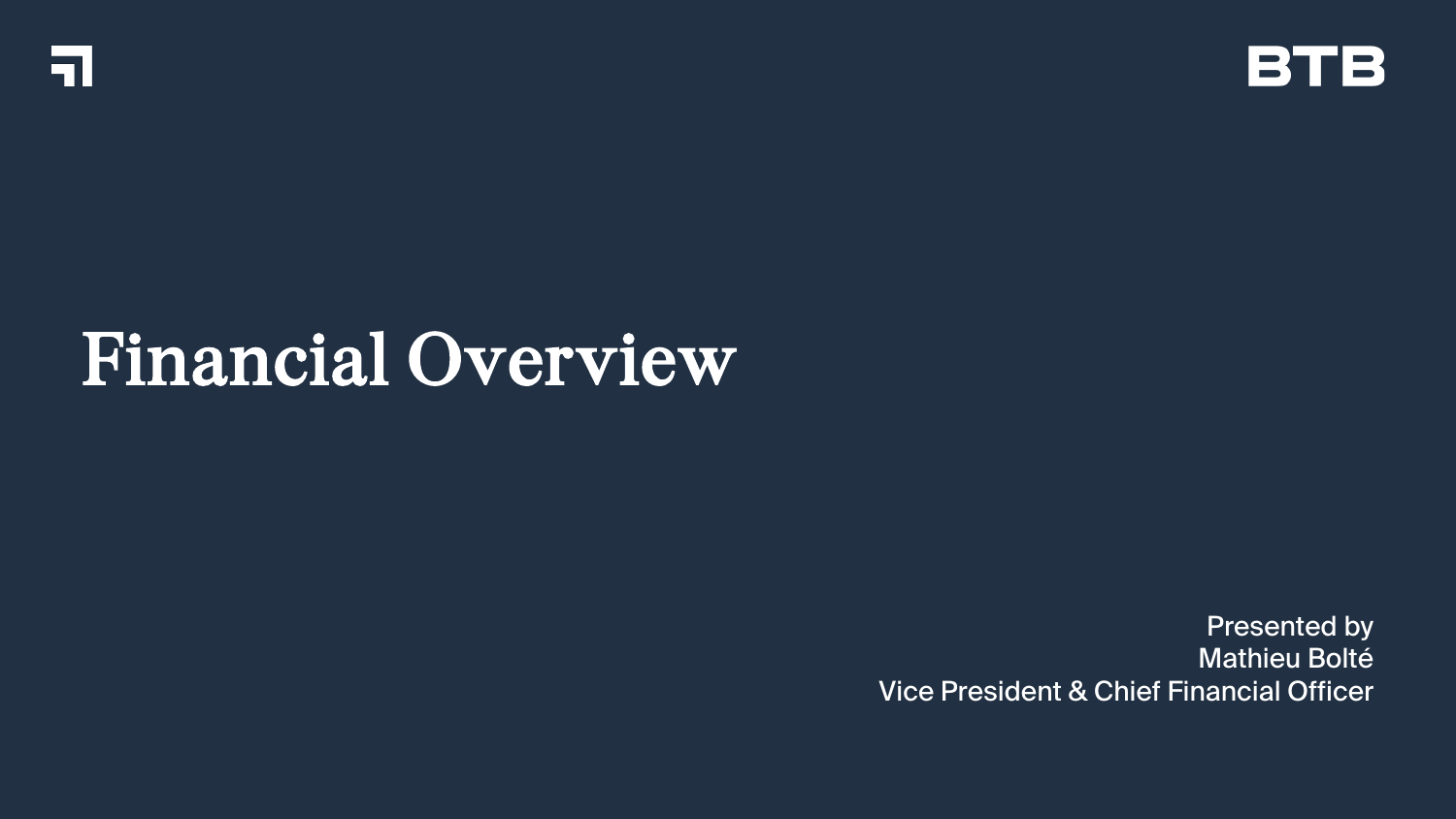

# Financial Highlights

- NOI: Same property NOI<sup>(1)</sup> increased by 6.9% YoY (+4.8% for the quarter);
- Recurring FFO $^{(1)}$ : Stood at 11.0 $\phi$ /u, up 1.1 $\phi$ /u vs Q4 2020;
- Recuring AFFO payout ratio  $(1)$ : At  $77.9%$  for 2021 vs 97.1% for 2020;
- Fair Value: Increase in the fair value of investment properties by \$19.6 million in Q4 2021;
- Total Debt Ratio (1): Stood at 60.5%, a temporary increase caused by using the credit facility for the Q4 2021 acquisitions. Cornwall net proceeds of \$19M to partially reduce the outstanding amount on our credit facilities;
- Cash position: At the end of Q4 2021 was \$7.2M and \$48M was available on our credit facilities.

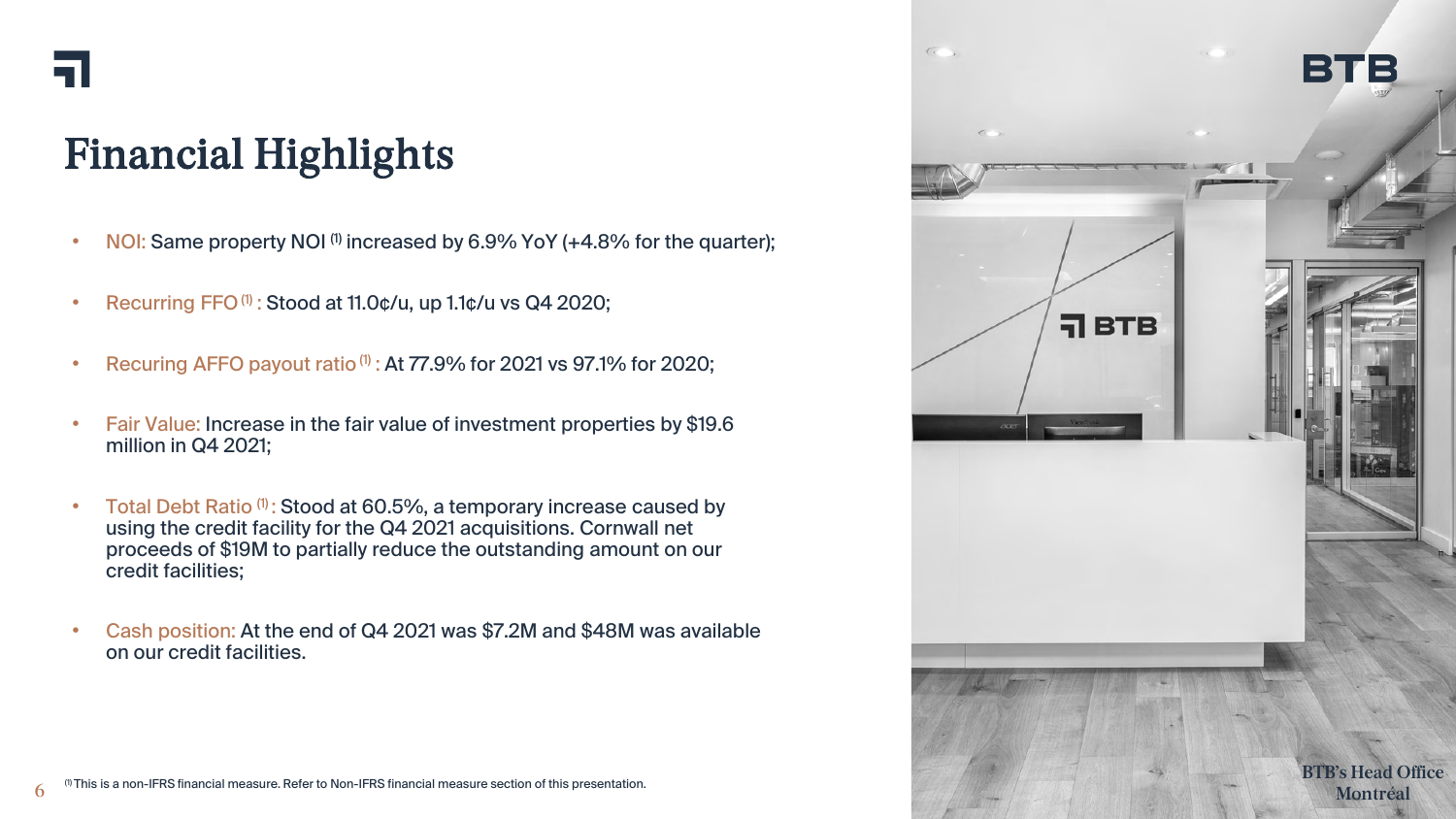![](_page_8_Picture_0.jpeg)

## Rental Revenue & NOI

![](_page_8_Figure_3.jpeg)

- Rental revenue was \$26.8M, up by 19.3% vs Q4 2020 (YTD \$100.3M, up by 7.9% vs last year);
- Positive contribution of the Q2 and Q4 acquisitions (Kieran, Alfred Nobel and Western Portfolio).

#### **Rental revenue (\$M) Net Operating Income (\$M)**

I 2 1 1 2

![](_page_8_Figure_7.jpeg)

- NOI was \$14.8M, up by 15.7% vs Q4 2020 (YTD \$56.3M, up by 9.9% vs last year);
- **YTD Additional recoveries, leasing activity, savings on school taxes** and productivity on energy costs;
- $\blacksquare$  NOI % YTD was 56.1%, up by 1.0% vs last year.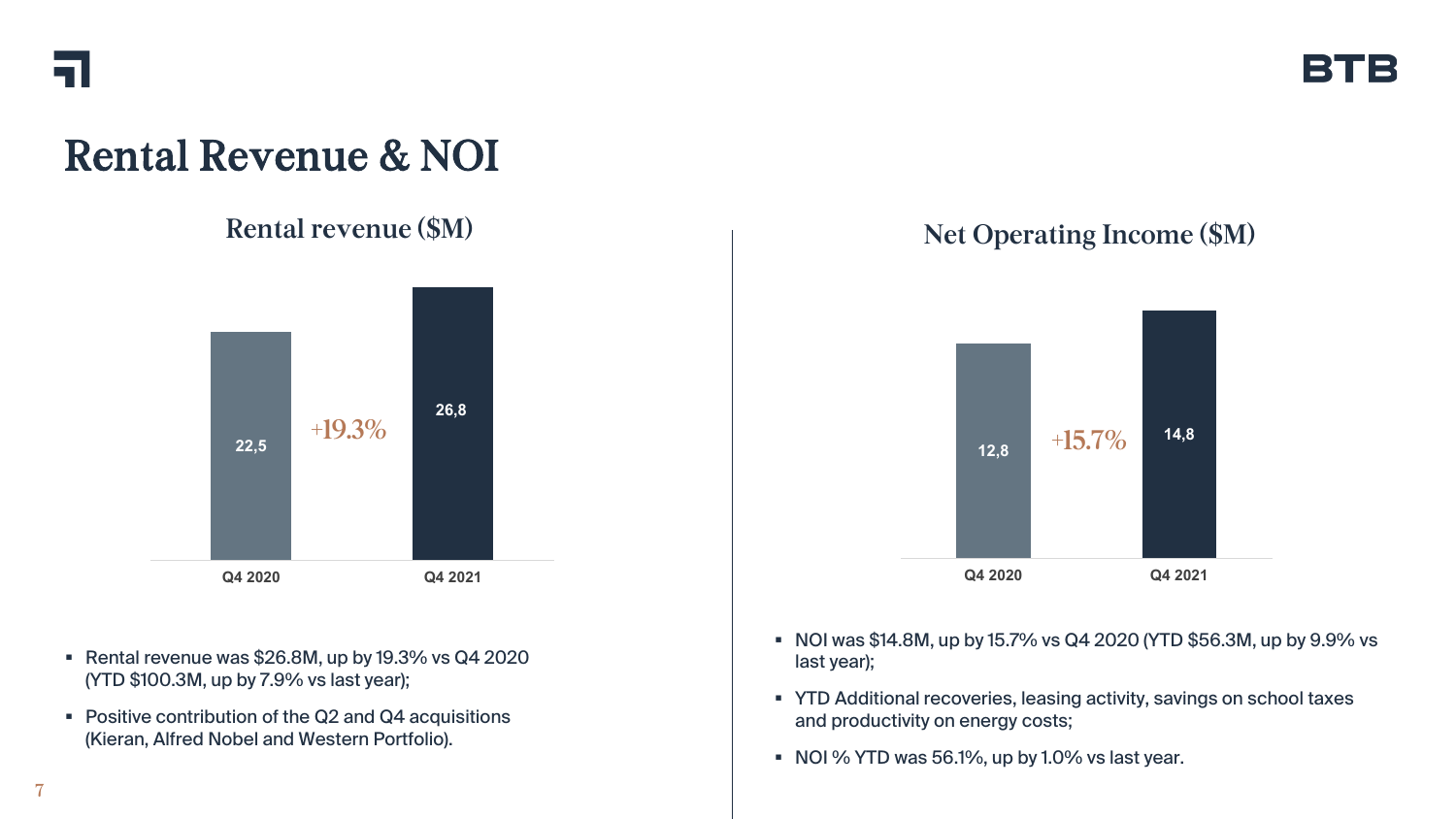# **Recurring FFO(1) & AFFO(1)**

#### **Recurring FFO(1) (\$M) Recurring AFFO (1) (\$M)**

![](_page_9_Figure_4.jpeg)

- Recurring FFO  $^{(1)}$  was \$8.2M, up by 29.6% vs Q4 2020 (YTD \$30.1M, up by 24.4% vs last year);
- Recurring FFO per unit  $(1)$  was 11.0  $\mathfrak{c}/\mathfrak{u}$ , up by 1.1  $\mathfrak{c}/\mathfrak{u}$  vs Q4 2020 (YTD 42.1 ¢/u, up by 3.8 ¢/u vs last year);
- Payout ratio on recurring FFO (1) was 68.0%, down by 7.5% vs Q4 2020 (YTD 71.2%, down by 17.5% vs last year).

(1) This is a non-IFRS financial measure. Refer to Non-IFRS financial measure section of this presentation. (2) Tempory increase caused by the Q4 acquisitions. **8**

- Recurring AFFO  $^{(1)}$  was \$7.0M, up by 11.3% vs Q4 2020 (YTD \$27.6M, up by 24.5% vs last year);
- Recurring AFFO per unit  $^{(1)}$  was 9.4  $\mathfrak{c}/\mathfrak{u}$ , down by 0.4  $\mathfrak{c}/\mathfrak{u}$  vs Q4 2020 (YTD 38.5 ¢/u, up by 3.5 ¢/u vs last year);
- Payout ratio on recurring AFFO (1) was 80.0%, up by 3.7% vs Q4 2020 (YTD 77.9%, down by 19.2% vs last year).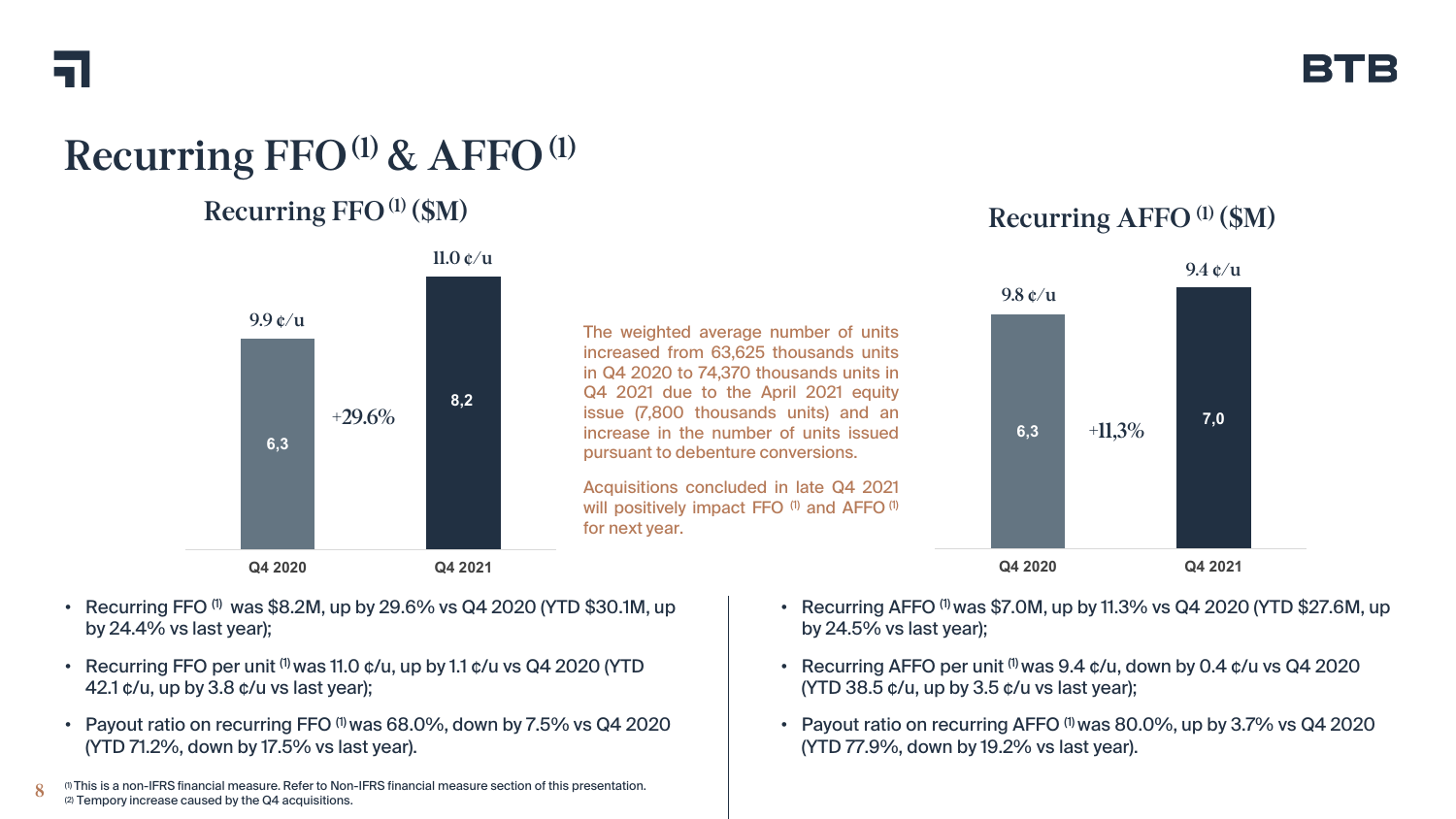![](_page_10_Picture_0.jpeg)

![](_page_10_Figure_2.jpeg)

| Net Debt Breakdown (\$M)                                 | <b>Amount</b> | Weighted Avg.<br><b>Interest Rate</b> | Weighted<br>Avg. Term |
|----------------------------------------------------------|---------------|---------------------------------------|-----------------------|
| Mortgages payable                                        | \$607.0       | $3.49\%$ <sup>(1)</sup>               | 4.7 yrs               |
| Convertible debentures                                   | \$44.6        | 6.48%                                 | 3.3 yrs               |
| <b>Credit facilities</b><br>(\$83.0M Capacity)           | \$35.5        | Prime + 100 bps $(2)$                 |                       |
| <b>Total debt</b>                                        | \$687.1       | $3.70\%$ (3)                          |                       |
| Cash and restricted cash                                 | (7.2)         |                                       |                       |
| Net debt                                                 | \$679.9       |                                       |                       |
| Gross book value                                         | \$1,123.7     |                                       |                       |
| Net debt / $GBV^{(5)}$<br>(Incl. convertible debentures) | $60.5\%$ (4)  |                                       |                       |

<sup>1.</sup> Compared to 3.57% as of December 31, 2020, a decrease of 8 bps

- Weighted average interest rate for the mortgages and the debentures
- 4. Up 1.1% from December 31,2020
- 5. This is a non-IFRS financial measure. Refer to Non-IFRS financial measure section of this presentation.

<sup>2. \$23.0</sup>M with BLC at P+100 bps and \$60.0M with NB at P+100 bps or BA+225 bps 3. Weighted average interest rate for the mortgages and the debentures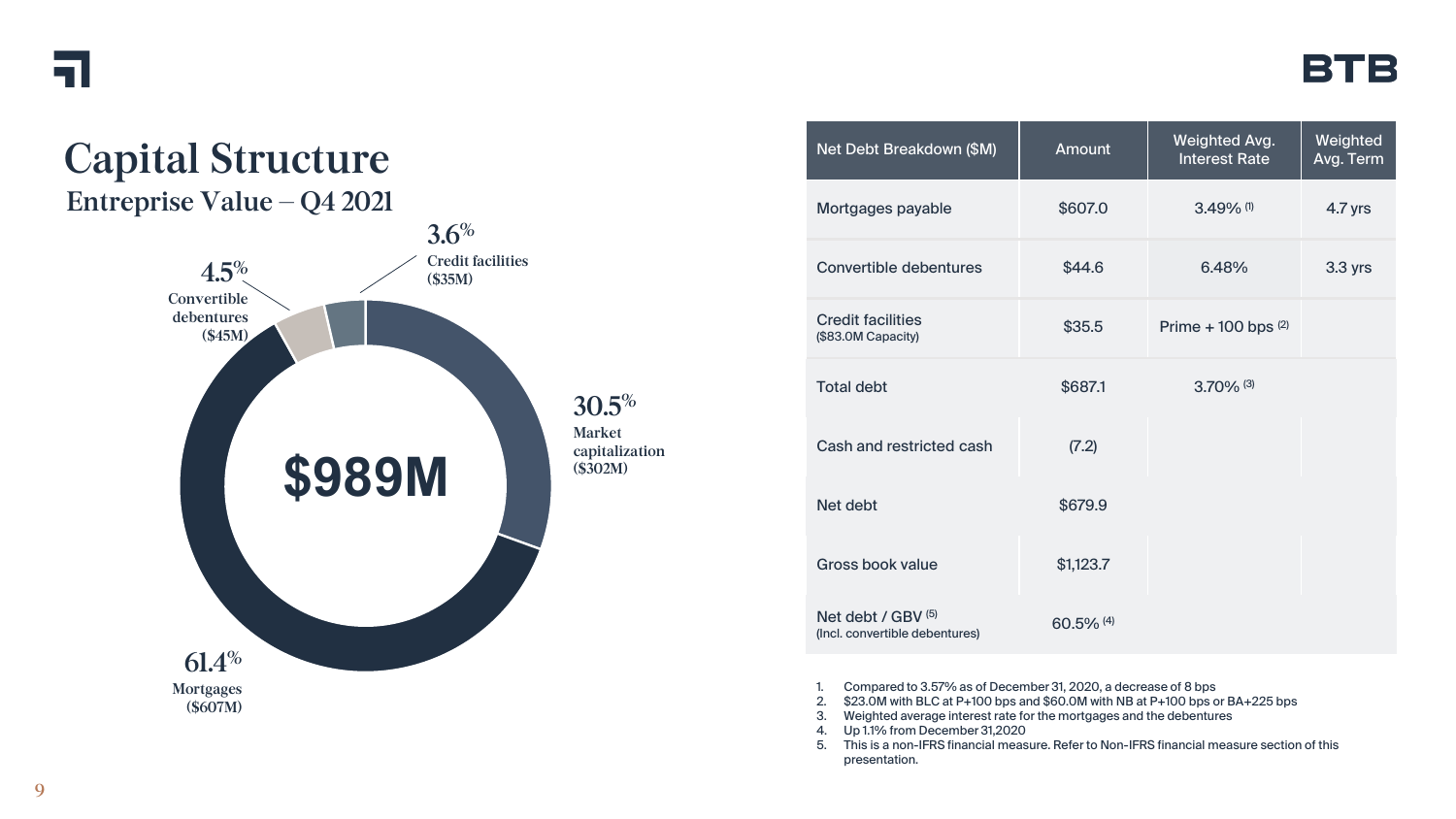![](_page_11_Picture_0.jpeg)

#### **Debt Maturities**

#### **On Track for the Upcoming Maturities**

![](_page_11_Figure_4.jpeg)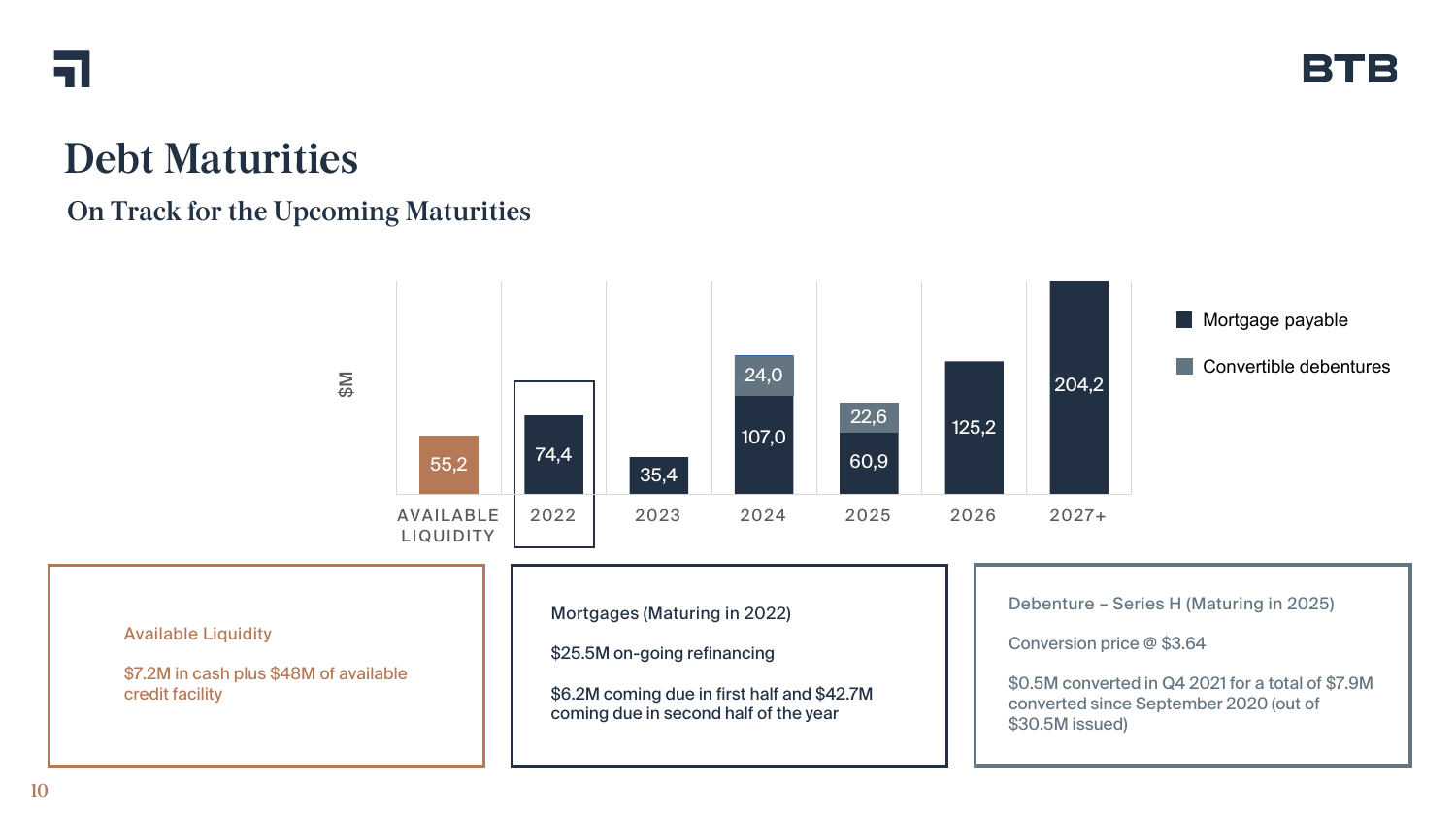![](_page_12_Picture_0.jpeg)

![](_page_12_Picture_1.jpeg)

# Closing Remarks

Presented by Michel Léonard Chief Executive Officer & President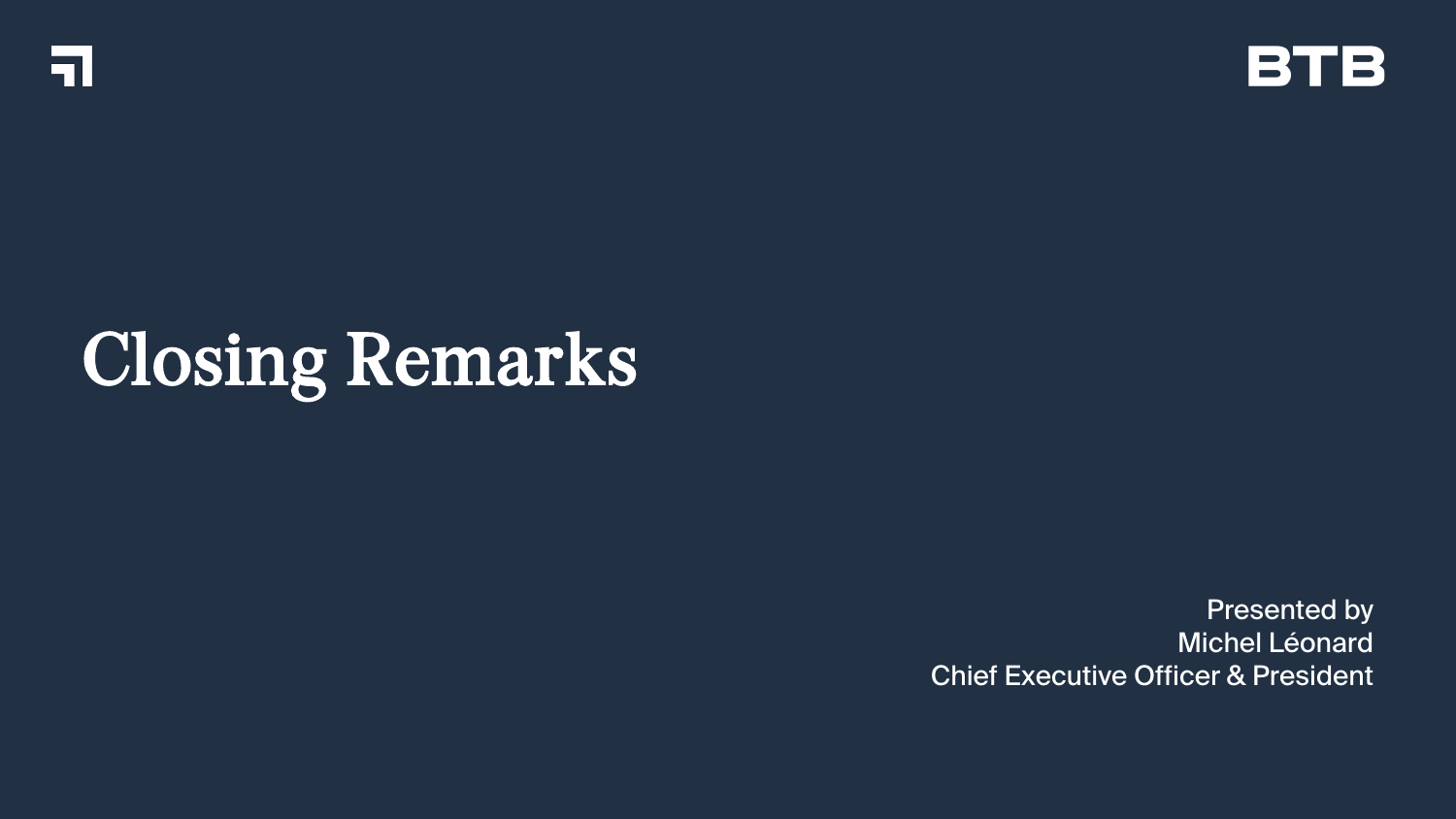#### **Forward-Looking Statements**

From time to time, we make written or oral forward-looking statements within the meaning of applicable Canadian securities legislation. We may make forward-looking statements in this document, in other filings with Canadian regulators, in reports to unitholders and in other communications. These forward-looking statements may include statements regarding our future objectives, strategies to achieve our objectives, as well as statements with respect to our beliefs, outlooks, plans, objectives, expectations, forecasts, estimates and intentions. The words "may," "could," "should," "outlook," "believe," "plan," "forecast," "estimate," "expect," "propose," and the use of the conditional and similar words and expressions are intended to identify forward looking statements.

By their very nature, forward-looking statements involve numerous factors and assumptions, and are subject to inherent risks and uncertainties, both general and specific, which give rise to the possibility that predictions, forecasts, projections and other forward-looking statements will not be achieved. We caution readers not to place undue reliance on these statements as a number of important factors could cause our actual results to differ materially from the expectations expressed in such forward-looking statements. These factors include general economic conditions in Canada and elsewhere, the effects of competition in the markets where we operate, the impact of changes in laws and regulations, including tax laws, successful execution of our strategy, our ability to complete and integrate strategic acquisitions successfully, potential dilution, our ability to attract and retain key employees and executives, the financial position of lessees, our ability to refinance our debts upon maturity, our ability to renew leases coming to maturity, and to lease vacant space, our ability to complete developments on plan and on schedule and to raise capital to finance our growth, as well as changes in interest rates. We caution that the foregoing list of important factors likely to affect future results is not exhaustive. When relying on forward-looking statements to make decisions with respect to BTB, investors and others should carefully consider these factors and other facts and uncertainties. Additional information about these factors can be found in the "Risks and Uncertainties" section of the MD&A.

BTB cannot assure investors that actual results will be consistent with any forward-looking statements and BTB assumes no obligation to update or revise such forwardlooking statements to reflect new events or circumstances, except as required under applicable securities regulations.